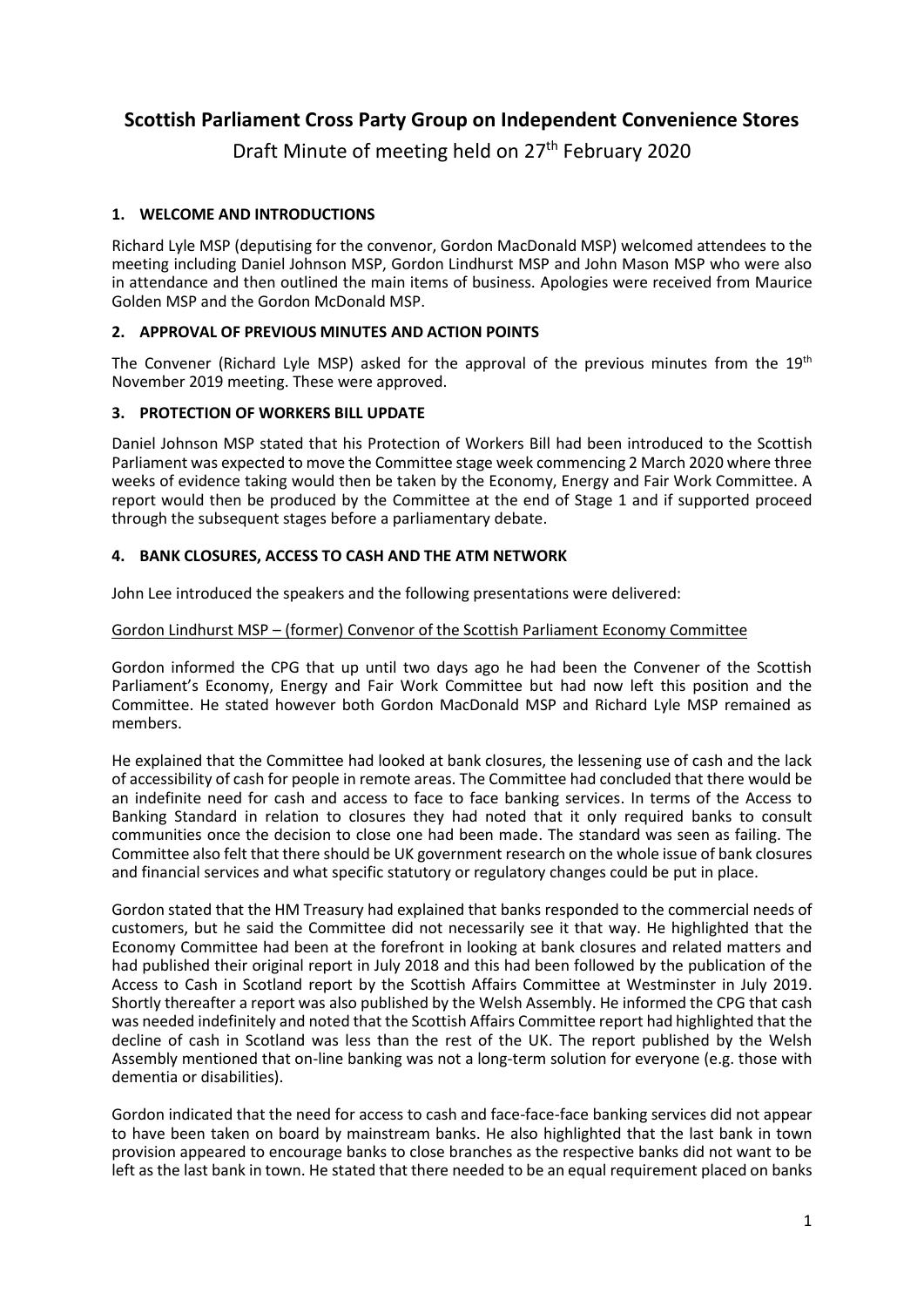to help contribute towards maintaining access to banking services. He suggested that all banks could contribute to the maintenance of the last bank in town where this was the case.

**Discussion then followed the conclusion of Gordon Lindhurst MSP's presentation**. The Convenor informed those present that he had once been a grocer in Bellshill and that the town previously had several ATMs for customers to use but that today there was only one ATM remaining. He also explained that shops needed to be able to bank cash given that they were handling cash on daily basis.

John Lee commented that both he and Pete Cheema had met with bank officials a few years ago and had been told that banks were changing the services they offered to respond to societal issues. He felt that banks appeared to be belligerent and unhelpful.

Gordon Lindhurst MSP indicated that on-line banking was now available and acknowledged that the internet had changed everything. Banks operated differently 100 years ago in that they needed a high street presence at that time. In terms of the banking services now offered to customers he felt there was a need for a regulatory system in Scotland to help address the current challenges. He took the view that until such a system was in place the banks would go with their own business models. Also, if a statutory form of regulation were put in place, the banks could be held to it.

Daniel Johnson MSP raised the issue about the need for retailers to have to deposit cash at their bank.

Gordon Lindhurst MSP commented that banks had said retailers were also able to use post offices to deposit cash but that this raised issues around appropriate funding for post offices in providing this service.

John Mason MSP raised the question as to whether small businesses were satisfied with the service offered by the post office.

Dr Pete Cheema OBE informed the CPG that post offices were not able to replicate the services offered by banks as they were not financially astute and there was insufficient staff training. He also highlighted that post offices could only take £2k per transaction over the counter and this raised the question as to whether retailers would need to visit their post office six times a day to deposit all monies. Pete also made the point that postmasters got less than £2 an hour for the service they provided which then had possible implications around the National Living Wage.

Mo Razzaq stated that the cost of banking cash had gone up but that retailers also had to factor in other associated costs such as the time spent travelling to their local bank, then the time spent in it and the insurance costs of having money in transit to deposit the money at the bank. He also added that post office closures were due to the low commission they received for the financial services they provided. This was having an impact on rural communities too.

Ron Delnevo commented that in the past banks had seen the post office as a competitor but now they wanted the post office to take on a lot of the services they themselves had previously provided. He raised the question as to why the 'last bank in town' did not appear to be working harder to get more business and stated banks were not making money from their branches and highlighted that something was wrong with their business model. He informed the CPG that bank accounts were being created in such a way that it was not necessary for customers to have visit their bank in person.

Dr Pete Cheema OBE stated that banks made no money from personal customers but rather it was made from business customers.

The Convenor stated that the Royal Bank of Scotland had said 10 years ago that they would never close a branch but he highlighted that he now had to go to Motherwell if he wanted the access his nearest branch.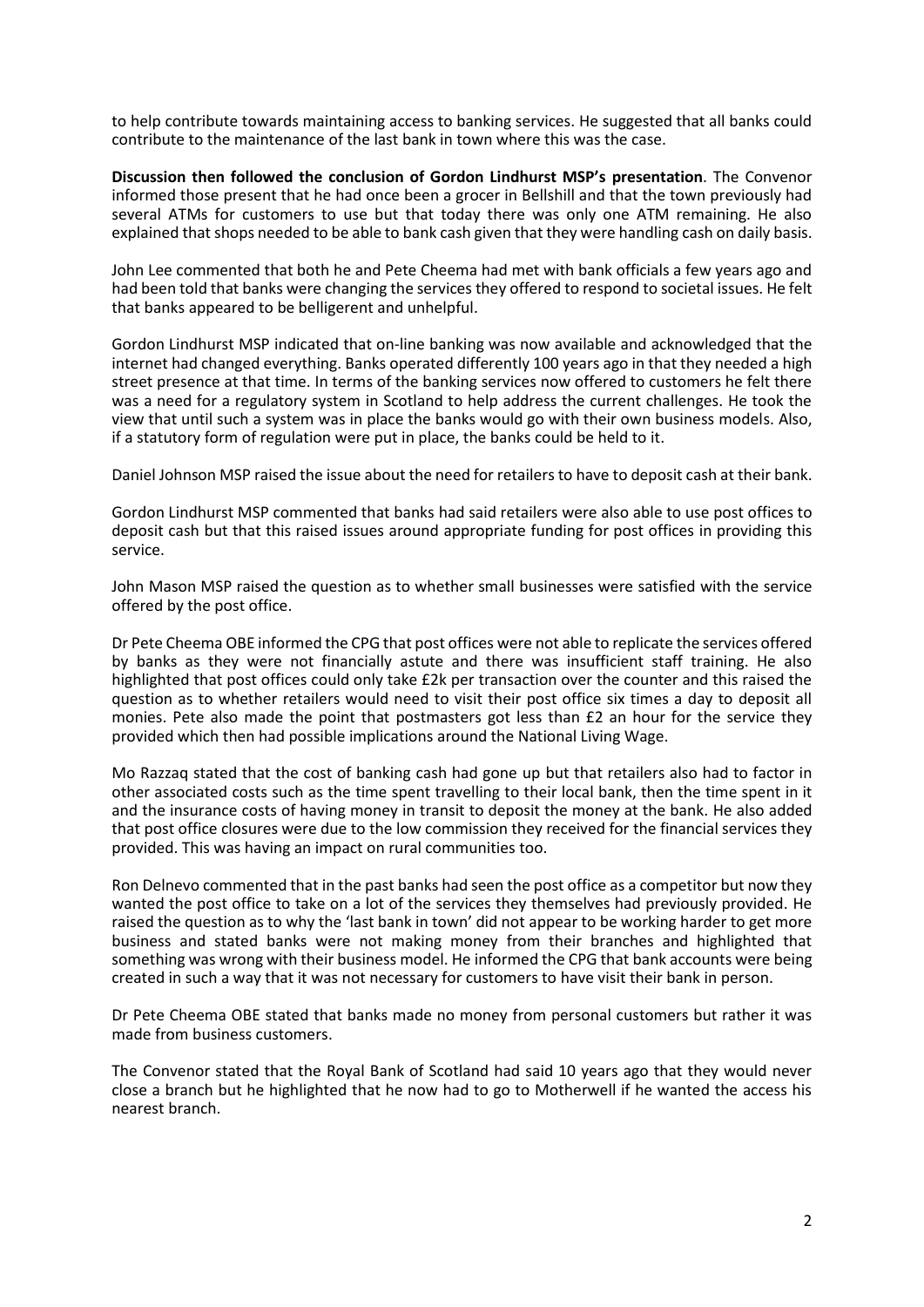#### John Howells – CEO LINK

John informed the CPG that 200,000 people needed to use cash in Scotland and that in the event of technology breaking down people would need to use cash. He pointed out that the authorities in Sweden had indicated that they wished they had not rushed headlong into a cashless society and were now putting legislation in place to allow the introduction of cash again.

John explained that bank branch closures were not being co-ordinated and that it appeared there was a rush to the bottom in this regard by banks. He accepted however that banks had to make money. John highlighted that there was a need for co-ordinated action around branch closures and that policy and regulation in this area was required. He added that the financial services offered by the post office around access to cash were completely voluntary and they nearly collapsed when Barclays bank sought to prevent their own direct debit card holders from withdrawing cash from the post office network. He stated that the UK was at a cliff edge in terms of banking services and access to cash. John highlighted that Which? magazine and the Scottish Grocers' Federation (SGF) were driving forward to highlight these issues to policy makers.

John stated cash usage had dropped 10% in the last year and it was thought it may drop by 20% in 2020. He felt that the UK government needed to step in and act at the forthcoming March budget and in doing so put in place a proper banking and access to cash system. John also stated that remote villages should not be stripped of access to cash services. He also highlighted that Scotland was only just behind the South East of England in terms of people switching from cash to other payment methods and that Scotland appeared to be switching at a rate of 12% a year. John also mentioned that in Scotland on average a person was about 500 metres from an ATM whereas in the rest of the UK it was 250 metres. Having sufficient broadband coverage was also an issue to be considered in terms banking services and access to cash. This was relevant to both Scotland and England.

#### Ron Delnevo – (former) CEO of the ATM Industry Association

Ron explained that he had put the first independent ATM machine into the UK around 20 years ago. At that point in time 80% of ATMs were located at bank branches. The use of independent ATMs, including charged ones, therefore gave more people access to their cash. At that time, many communities were happy to pay a surcharge on transactions as they had never had access to an ATM before.

He indicated that banks were not happy about the interchange fee and being required to pay it and so appeared to be looking to remove the use of cash to survive. Ron highlighted however that 90% of people in the UK still used cash and he explained that it could not be left to commercial interests to sort out this situation.

In terms of possible future action, he explained that the UK government must 1) intervene or access to cash would disappear 2) explore other options such as for example cash back and automated post offices services 3) guarantee the acceptance of cash as already some retailers were not accepting it and so was leading to exclusion. This should be guarded against at both local authority and governmental level and 4) depositing cash should be made easier for retailers so as to save them time (e.g. use a universal deposit transaction service).

Ron informed the CPG that while books and vinyl records were making comebacks, cash would not if lost.

#### **5. QUESTIONS AND ANSWERS**

The Convener then invited comments and questions.

The Convenor started by raising the question about whether the banks required further legislation around access to cash and related services.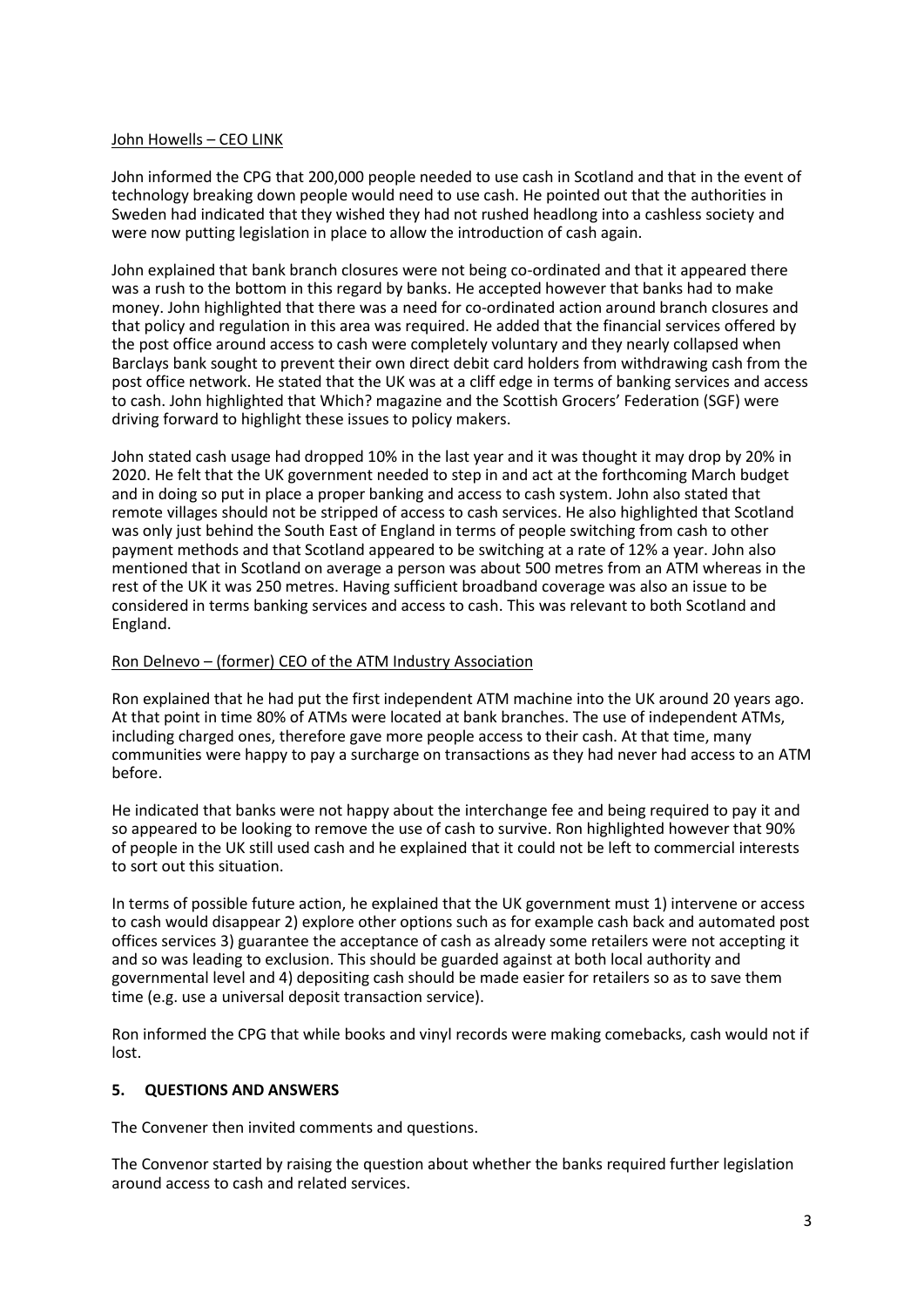Gordon Lindhurst MSP stated that by law in the UK, businesses were required to accept cash for the payment of anything. He explained that Scottish bank notes were not legal tender but that banks were required to accept coins and highlighted they also accepted notes to save the use of lots of coins. Gordon also stated that it appeared the City of Edinburgh Council wanted to eliminate the use of cash. As a society people were not being told that their cash should always be accepted as a payment method and cited an example of when he went for a coffee but that the café did not accept cash. He commented that in such a scenario did he really have the time to hire a lawyer to represent him over his right to be able to use cash as the payment method for a £3 coffee.

John Howells informed the CPG that one in ten transactions in Sweden were made using cash and explained that notes and coins were used in small quantities. He stated that many retailers in Sweden put signs up indicating to customers that they would not accept cash. John explained that retailers should not be forced to accept cash and the associated costs that came with doing so. He also suggested that banks, G4S, Brinks Mat and post offices needed to work together to streamline access to cash and the ATM system and if required make this compulsory. John stated that a regulator was required not legislation.

Dennis Williams highlighted that fees to the public and small businesses for withdrawing cash was £104m a year according to a recent Which? Report. He explained that his own ATM had switched over to a charged cash machine and that this had been imposed by the ATM provider. This had so far resulted in a 15% drop in footfall to his store since the introduction of the surcharge on customer withdrawals. Customers preferred to use the nearest FTU ATM which was located at the local ALDI store.

Ron Delnevo commented that in his view ATM providers were wrong to switch retailers over to charged ATM machines and that was exacerbated when they were located close to an FTU ATM about 150 yards away.

John Howells stated that it was a disgrace that retailers had to use or take on a charged cash machine. He indicated that charged ATMs put small retailers and communities at risk.

Dennis Williams added that many of his customers thought he received all the surcharge for each transaction made on his charged machine.

John Howells mentioned that the forthcoming UK government March budget may task the regulator to do something about the issues around charged cash machines.

Dennis Williams highlighted that his ATM contract did not allow him the option to buy it out and so was required to remain with the contract for the next 5 years and that the rental on the machine was £2k per year.

Joanna Millar stated that her firm Gilson Gray were working with the Scottish Grocers' Federation to help retailers with issues around ATMs and ATM contracts. Part of their task would be to raise awareness of key ATM contractual issues for those retailers who were considering having an ATM machine and for those that did have one ensure they were familiar with the clauses in their contracts. In addition, they would want retailers to be aware any break in contract or notice dates which they could use to avoid their ATM contract rolling on if they wished to exit it.

Joanna added that any regulator would need significant powers around access to cash and ATM contracts. She stated that with SGF, Gilson Gray would be looking at issues around unfair contract terms by ATM providers and mentioned that if larger retailers were being treated differently, this raised issues of anti-competitiveness. She said that the regulator needed to look at ATM contractual practices. She informed the CPG that some clients had sold shops and that those taking over from them did not want to take on an existing ATM but many of them were still required to pay charges sometimes up to £5k to exit from the pre-existing arrangement at the site.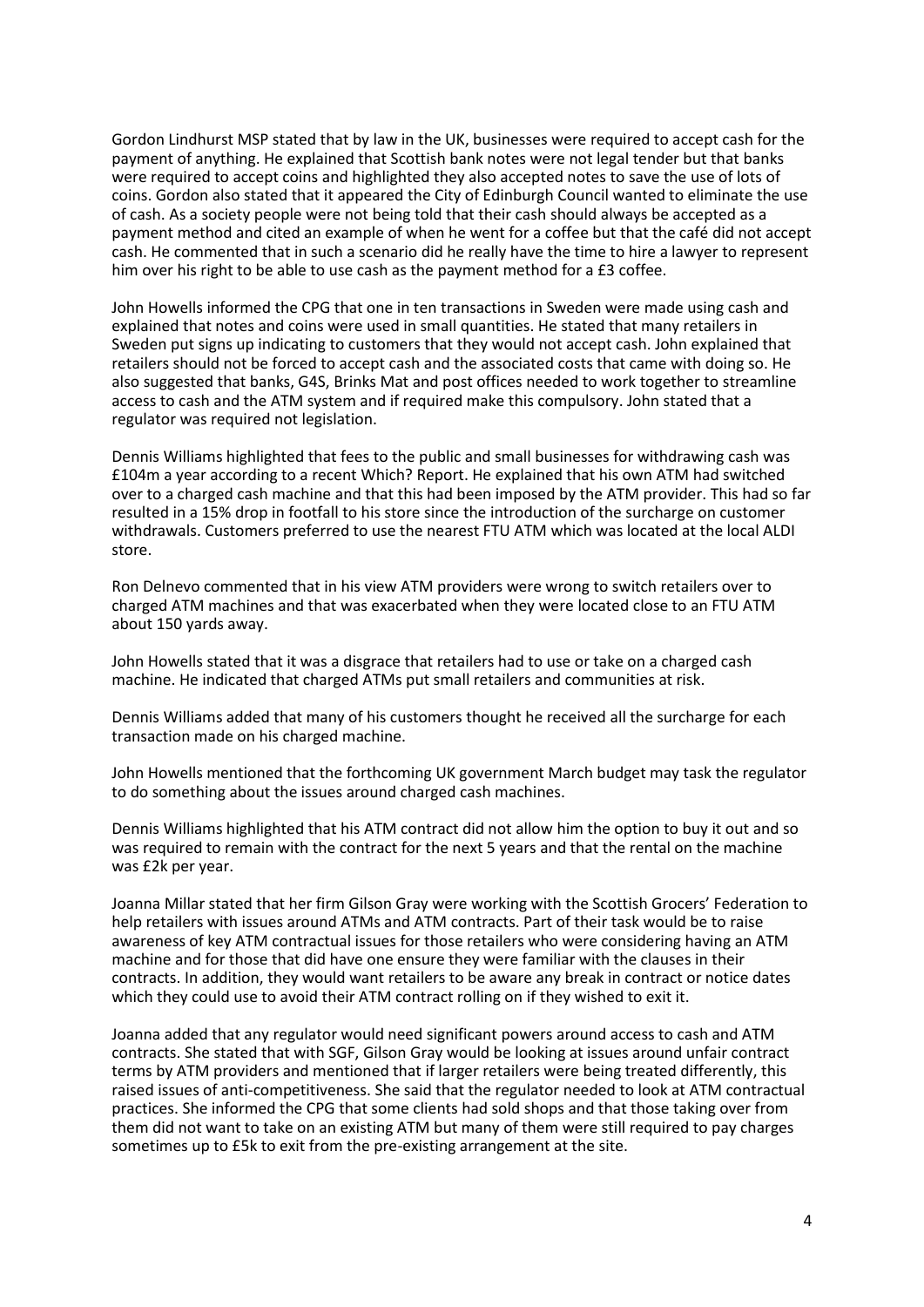John Howells commented that more could be done to help address such issues from within the existing regulatory set up. He suggested that all the relevant bodies needed to be in a room together to sort out these and related matters.

Ron Delnevo added that ATM provider market had become concentrated and that there needed to more flexibility over how they operated.

Mo Razzaq stated that retailers had also been let down by the issues around the interchange fee rate, matters around business rates and bank branch closures. He also highlighted that with the downturn in the economy this might potentially lead to the use of more credit cards. Mo informed the CPG that while a retailer could obtain an FTU ATM the provider could switch it over to a charged machine at any time. By contrast, the multiples in his view had an unfair advantage – in terms of being able to negotiate with providers to keep their FTU ATMs across their estate – and so resulted in independent retailers losing customers to them.

Ron Delnevo informed the CPG that the Prime Minister had said that there would be no business rates on ATMs and that it would be important to get him to keep his promise.

John Howells asked those present to consider the challenges that a new regulator would have if tasked with looking at the type of issues which had been discussed at this CPG meeting. He stated that he wanted strong input from Scotland and the Scottish Grocers' Federation to get the UK government and the current regulator to sort out the key issues around access to cash, payment systems and banking services. He highlighted that the current regulator – the Payment Systems Regulator - already had the power to take these issues forward but it required it to be willing to do so.

Dr Pete Cheema OBE informed the CPG that he had suggested at the bank inquiry evidence session of the Economy, Jobs and Fair Work Committee in December 2019, that a bespoke interchange rates system for Scotland be considered rather than continuing with the present situation which was, in effect, a one size fits all arrangement across the UK.

John Howells stated that he was happy to take submissions from any communities and to take their issues to the UK parliament.

The Convenor set out possible actions for the CPG to look at going forward. They were:

- 1) Invite the Cabinet Secretary for Finance to attend a future meeting of the CPG along with representatives from the main banks to discuss access to cash and banking services;
- 2) Write to banks about the possibility of the creation of a Scottish banking model to keep more banks open and within a suitable radius of the communities they served; and,
- 3) Ask the Scottish Grocers' Federation to work with lawyers to look at the key issues around ATM contracts and costs of taking providers to court.

Dennis Williams raised the issue as to whether a retailer had taken an ATM provider to court over their contract.

Ron Delnevo stated that it was not easy to do in terms of trying to take the big ATM providers to court and those that considered doing so, risked being made bankrupt.

Dr John Lee informed the CPG that previous research conducted by the Scottish Grocers' Federation had found that £175m of council tax and rent payments were made via the bill payments services offered by convenience stores. He added that this was vast amount of money being paid through the sector.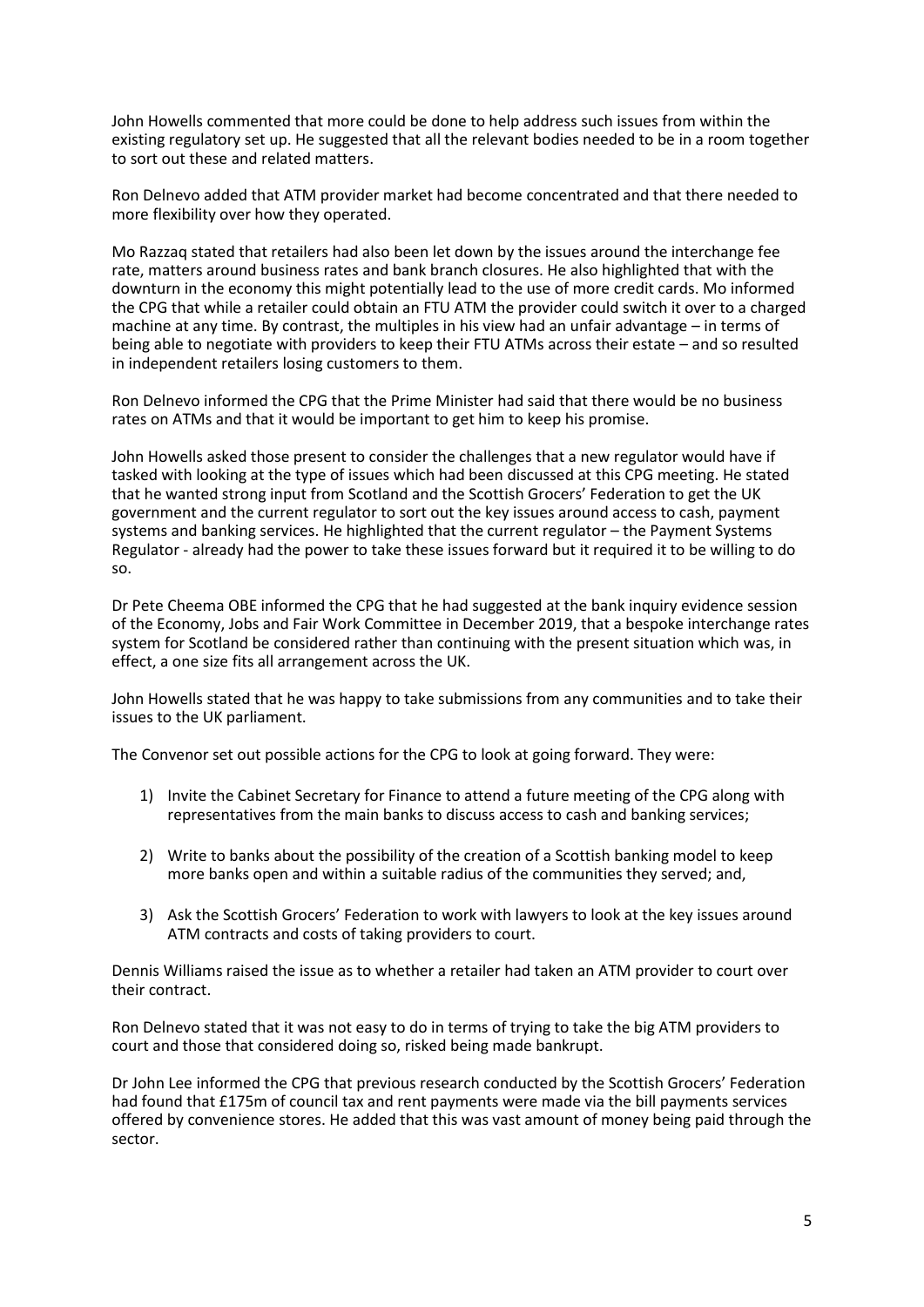Dennis Williams stated that the elderly needed to use cash and did not want use technology to pay for things. He added that people used cash for budgeting purposes. He also added that communities experienced wi-fi connectivity problems and so meant that they had to use cash. This could also be a problem in rural areas too.

John Howells informed the CPG that it would be another 10 years before the digital system was completely safe and free of connectivity problems.

Ron Delnevo commented that the use of cash allowed cash management whereas using contactless payments services did not always help with budgeting.

Joanna Millar stated that charity shops may be a sector which would also support the case for maintaining access to cash. She also pointed out that children needed cash for things like school trips etc.

Mo Razzaq commented that it was useful to have payment cards for some things like those used for school meals and so reduced stigma. He also added however that the homeless also relied on receiving loose change.

# **6. ANY OTHER BUSINESS**

Dr John Lee informed the CPG that Scottish Grocers' Federation Mini-Summit was due to take place on 28th April and circulated a flyer around all those present.

The Convenor stated the he had attended the Scottish Grocers' Federation Crime Seminar at the University of Stirling on 6<sup>th</sup> February 2020 and the event had went well.

#### **7. DATE OF NEXT MEETING**

John Lee stated that the next meeting would take place on Tuesday 19<sup>th</sup> May 2020. The subject for discussion was still to be agreed.